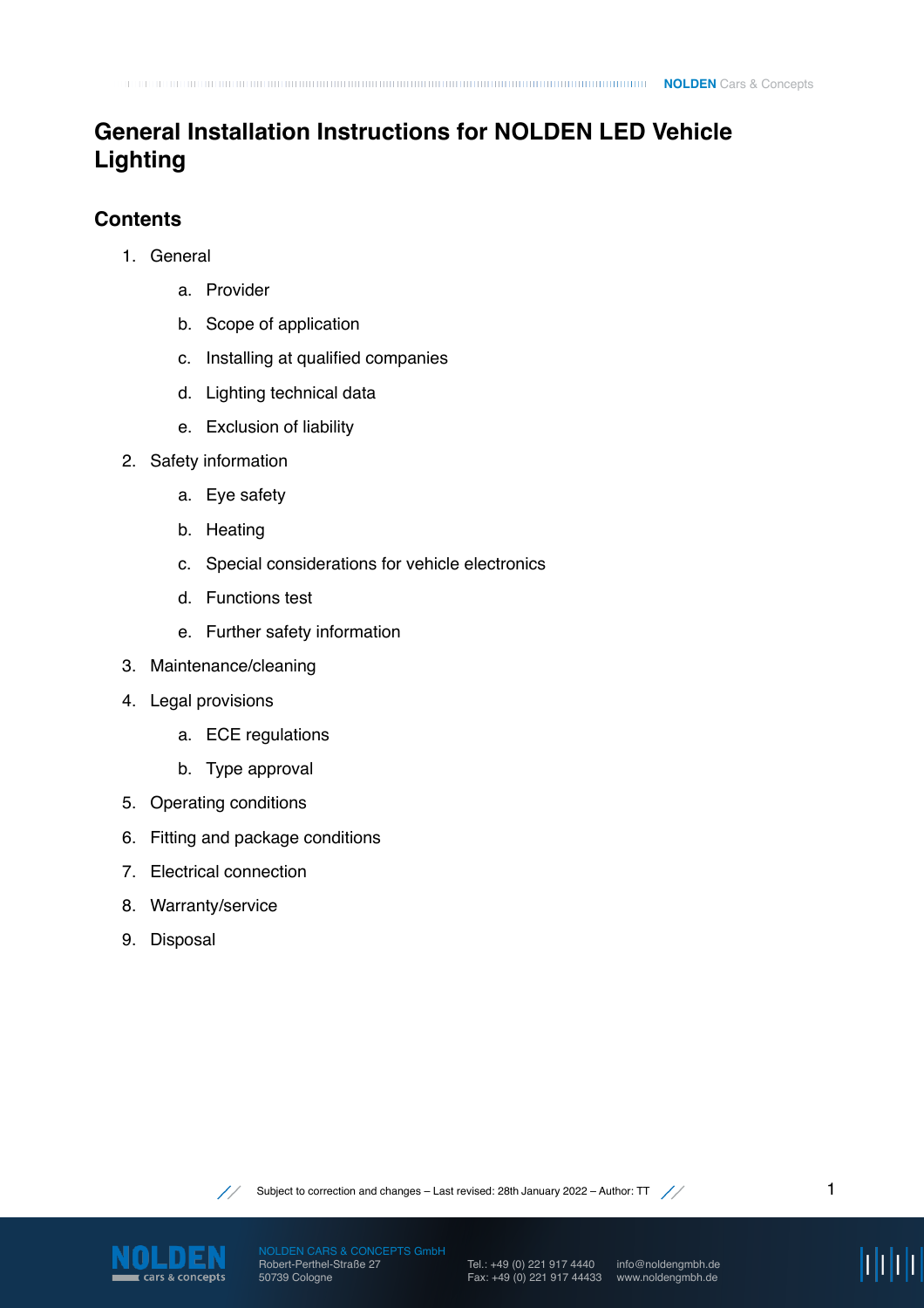# **General installation instructions for NOLDEN LED vehicle lighting**

## **1. General**

a. Provider

Nolden Cars & Concepts GmbH Robert-Perthel-Str. 27 50739 Cologne Germany

Telephone: 0049 (0) 221 917 4440 Telefax: 0049 (0) 221 917 44433 E-mail: [info@noldengmbh.de](mailto:info@noldengmbh.de) Website: [www.noldengmbh.de](http://www.noldengmbh.de)

Managing Directors: Franz Nolden, Oliver Nolden, David Rautenberg

Please take the time to carefully read through these installation instructions. This will enable you to avoid danger for yourself as well as damage to the product or your vehicle. Please retain this document for further reference.



Subject to correction and changes – Last revised: 28th January 2022 – Author: TT  $\diagup$ 



Robert-Perthel-Straße 27 50739 Cologne

Tel.: +49 (0) 221 917 4440 Fax: +49 (0) 221 917 44433 www.noldengmbh.de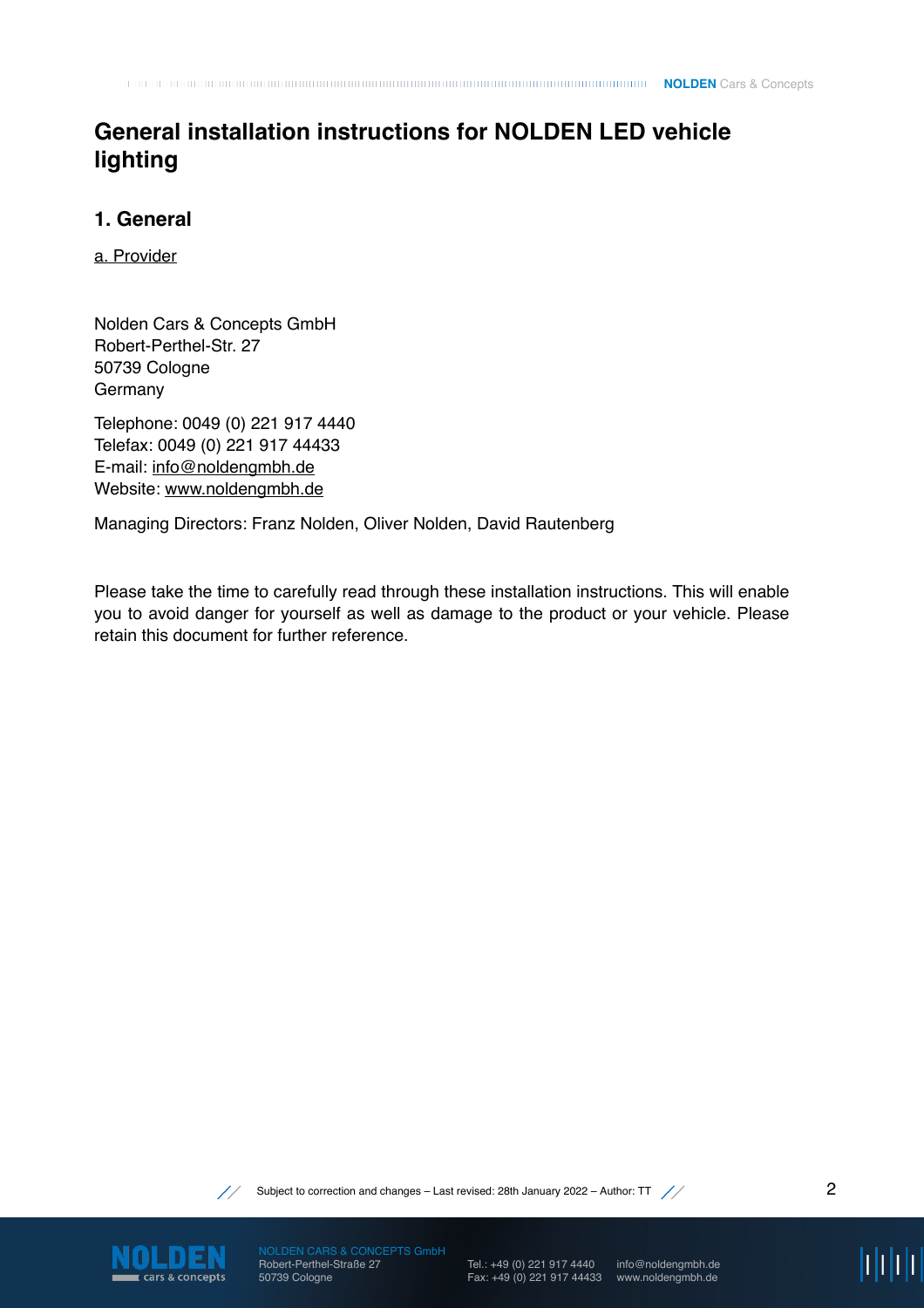# **General installation instructions for NOLDEN LED vehicle lighting**

#### b. Scope of application

These general installation instructions are valid for all NOLDEN LED lights in use for exterior lighting of vehicles on public roads within the EU.

For rail vehicles and special purpose vehicles, other or additional provisions may apply. Other provisions may also apply for use in different regions (e.g. USA, China).

If specific installation instructions are provided separately with the product in question, those instructions take precedence.

When installing the product you have purchased on road-legal vehicles, you must consider UNECE regulation 48.

#### c. Installing at qualified companies

The installation may require some specialized tools (e.g. to make the electrical connectors on the vehicle side) and expertise, and shall be done at a qualified company.

If the product does not show any CE or UKCA mark, it is only permitted for installation in roadlegal vehicles. Installation must be performed by a fully trained specialist (mechanic).

The following tools and materials may be required for the installation: Screwdriver, spanner and socket set, cable ties, pliers, crimping tools, electrical meter (multimeter).

A separate type approval is not necessary if all legal provisions and fitting and package conditions (see below) are met.

#### d. Lighting technical data

The technical data can be taken from the relevant product-specific data sheet.

#### e. Exclusion of liability

NOLDEN Cars & Concepts GmbH is not liable for any damage caused as a result of improper installation.



Subject to correction and changes – Last revised: 28th January 2022 – Author: TT  $\quad$  /  $\quad$   $\quad$  3



Robert-Perthel-Straße 27 50739 Cologne

Tel.: +49 (0) 221 917 4440 Fax: +49 (0) 221 917 44433 www.noldengmbh.de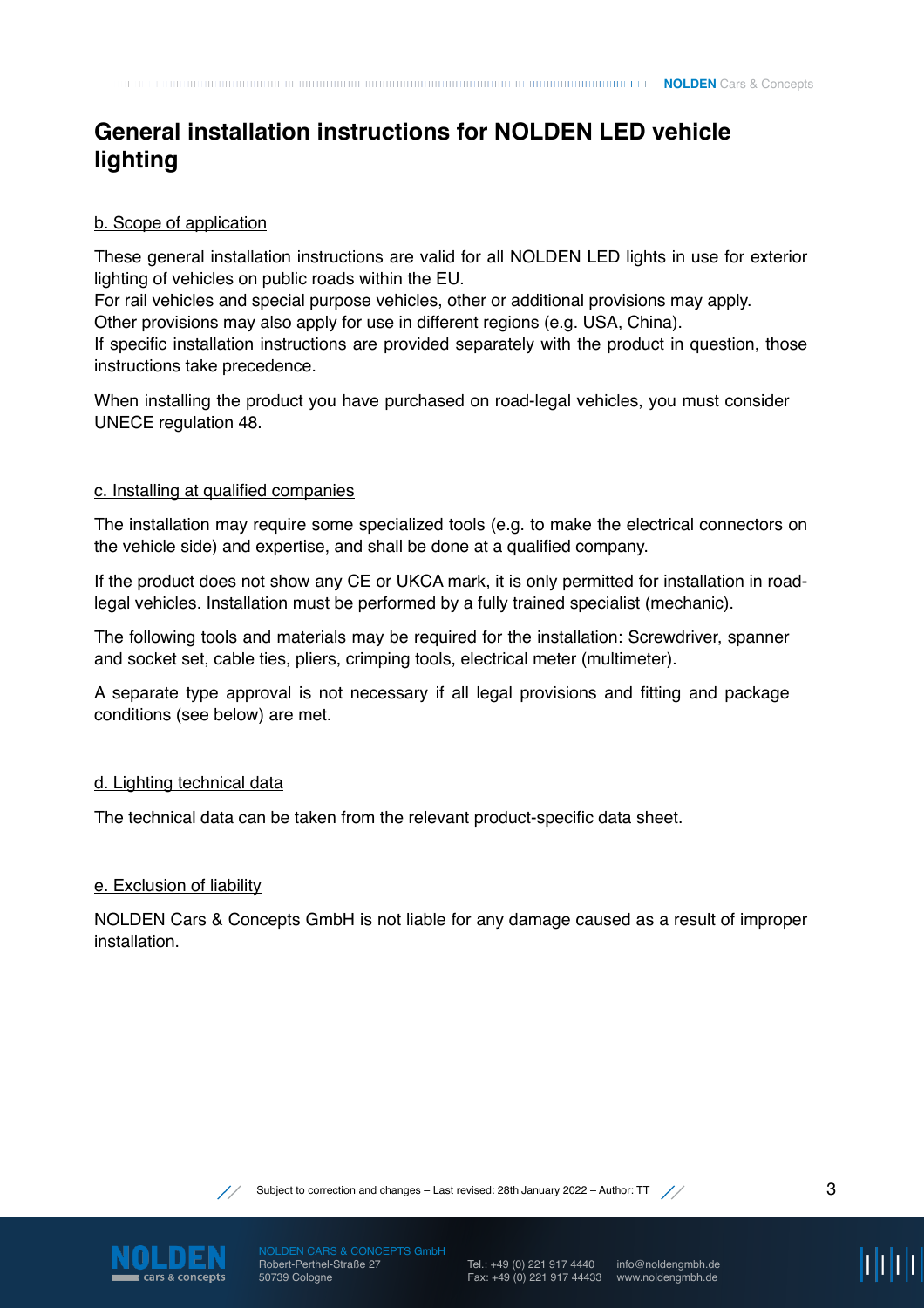### **2. Safety information**

#### a. Eye safety

All NOLDEN lights must be used solely for their intended purpose. Avoid staring directly into operating LED headlamps. Please refer to the product-specific photobiological safety information or general information (available at:

[https://www.noldengmbh.de/service-2/eye-safety](https://www.noldengmbh.de/unternehmen/augensicherheit)).

#### b. Heating

LED headlamps and lights, as well as additional electronics or ballasts can get very hot. This must be taken into account during installation and testing. The lights must be sufficiently spaced from neighbouring components and protected against contact. External drivers with heat sinks shall be fitted on metal surfaces that offer sufficient heat transfer. If necessary, endurance tests shall be carried out to determine the light's external temperature.

#### c. Special considerations for vehicle electronics

All NOLDEN headlamps and lights are, unless expressly stated otherwise, intended for use in vehicles with direct current (DC) voltage electrical systems. The permitted input voltage is specified in the corresponding data sheet. NOLDEN headlamps and lights must NOT be operated on pulsed DC voltage (PWM control) or alternating current (AC) voltage!

This can cause light flickering or even cause the control electronics to switch the lights off. As part of customer-specific projects, NOLDEN develops and delivers ballast electronic solutions and special headlamp or light designs, which are suitable for use in PWM electrical systems within strictly defined boundaries. There are also NOLDEN solutions available to adapt to different vehicles' failure control. In general this affects special models from car manufacturers/conversion companies and not the after-sales end-user sector.

#### d. Functions test

As part of the installation, an extensive, multi-stage function test shall be performed.

Stage 1: Test while ignition switched off, vehicle stationary Stage 2: Test while ignition switched on, but engine not running, vehicle stationary Stage 3: Test while engine is running, vehicle stationary Stage 4: Test drive

During this process, all light functions must be tested one by one and – if applicable – in combination. In particular, with indicator lights, checks must be performed to ensure ALL indicators flash on the correct vehicle side when the indicator switch is activated. If any light flashes abruptly, starts flickering or even switches off, then this may indicate that there is an incompatibility with the vehicle's electronics. Furthermore, the relatively low power consumption of LEDs compared to halogen light sources can cause error messages to be displayed in some vehicles. If this happens, the lights must NOT be installed on that vehicle. Contact your dealer.



Subject to correction and changes – Last revised: 28th January 2022 – Author: TT  $\angle$ 



Robert-Perthel-Straße 27 50739 Cologne

Tel.: +49 (0) 221 917 4440 Fax: +49 (0) 221 917 44433 www.noldengmbh.de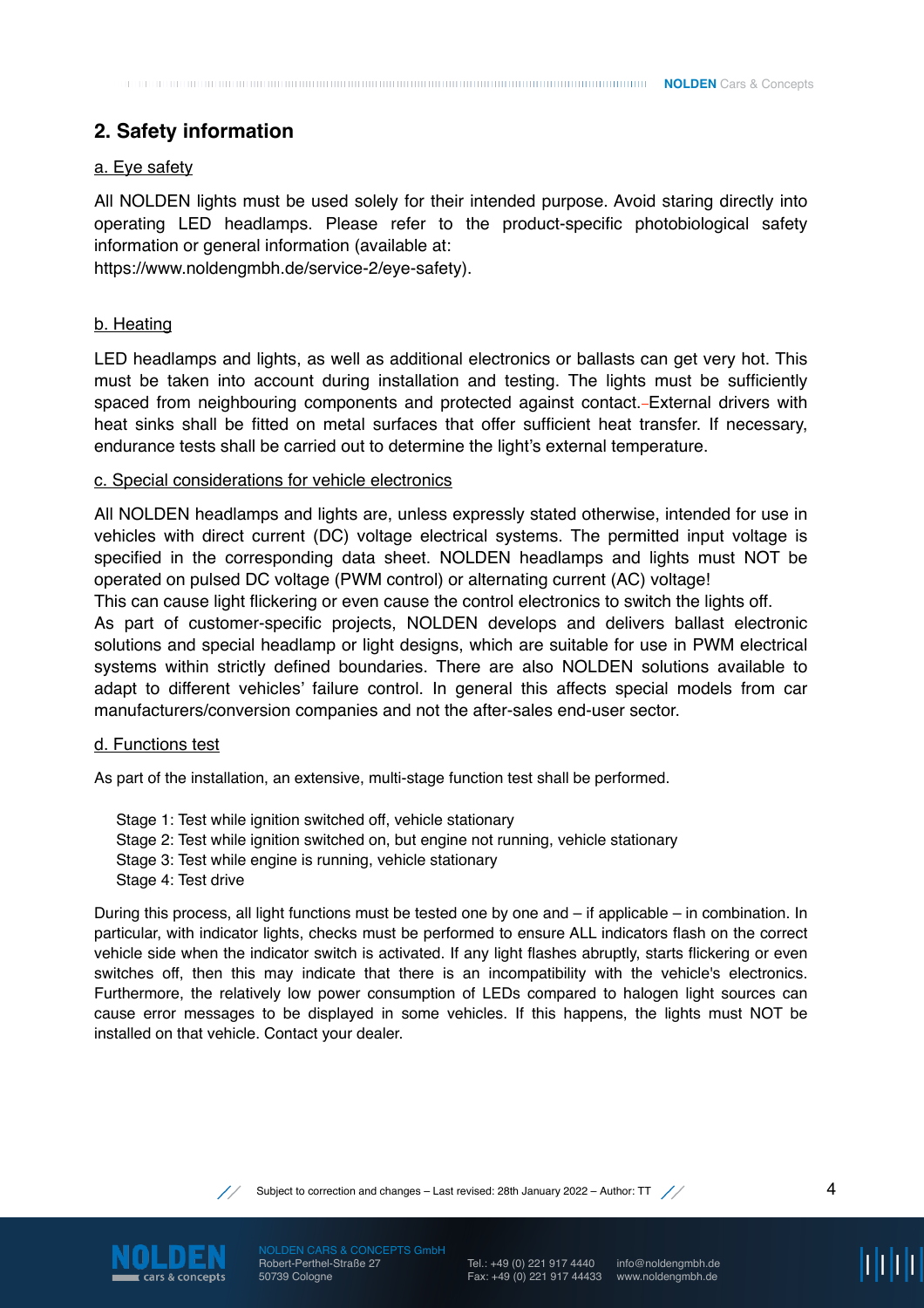**NOLDEN** Cars & Concepts

#### e. Further safety information

Follow the safety instructions and requirements specified by the vehicle manufacturer.

Prior to installation, always disconnect the negative terminal of the vehicle battery, otherwise operation errors may cause a short circuit.

If the vehicle has additional batteries, then these must also be disconnected from the vehicle's electric system. A short circuit can potentially damage or trip electronic components and systems.

When disconnecting the negative terminal of the battery, all volatile electronic storages, such as board computers, timers and radios will lose their stored values. For instance, the radio code should be noted down prior to disconnecting. Settings such as the seat position, the clock or the heating level of heated seats may also require adjustment.

Only a diode test lamp or a voltmeter shall be used to check the voltages on electrical wires. Conventional test lamps may consume too high currents, which can damage the vehicle's electronics.

All components must be suitably fused and properly fixed in place.

All connections must be isolated and protected from mechanical stresses. When installing wires, ensure that the wires are not squashed or scraped nor positioned on or next to any airbag.

When drilling, take into account the path of wires and cables and ensure there is sufficient space for the drill to get through. Unless expressly stated otherwise, the installation of NOLDEN LED headlamps and lights is not permitted to result in the vehicle exceeding its approved dimensions. Take care that no signaling light devices or number plates are obstructed.

All applicable legal provisions must be respected.

### **3. Maintenance/cleaning**

Unless expressly stated otherwise in the product's data sheet, no maintenance is necessary for NOLDEN LED lighting products. The lights can be cleaned with conventional cleaning products. Solvent-based cleaning products must NOT be used.



Subject to correction and changes – Last revised: 28th January 2022 – Author: TT  $\angle$  /  $\angle$  5



Robert-Perthel-Straße 27 50739 Cologne

Tel.: +49 (0) 221 917 4440 Fax: +49 (0) 221 917 44433 www.noldengmbh.de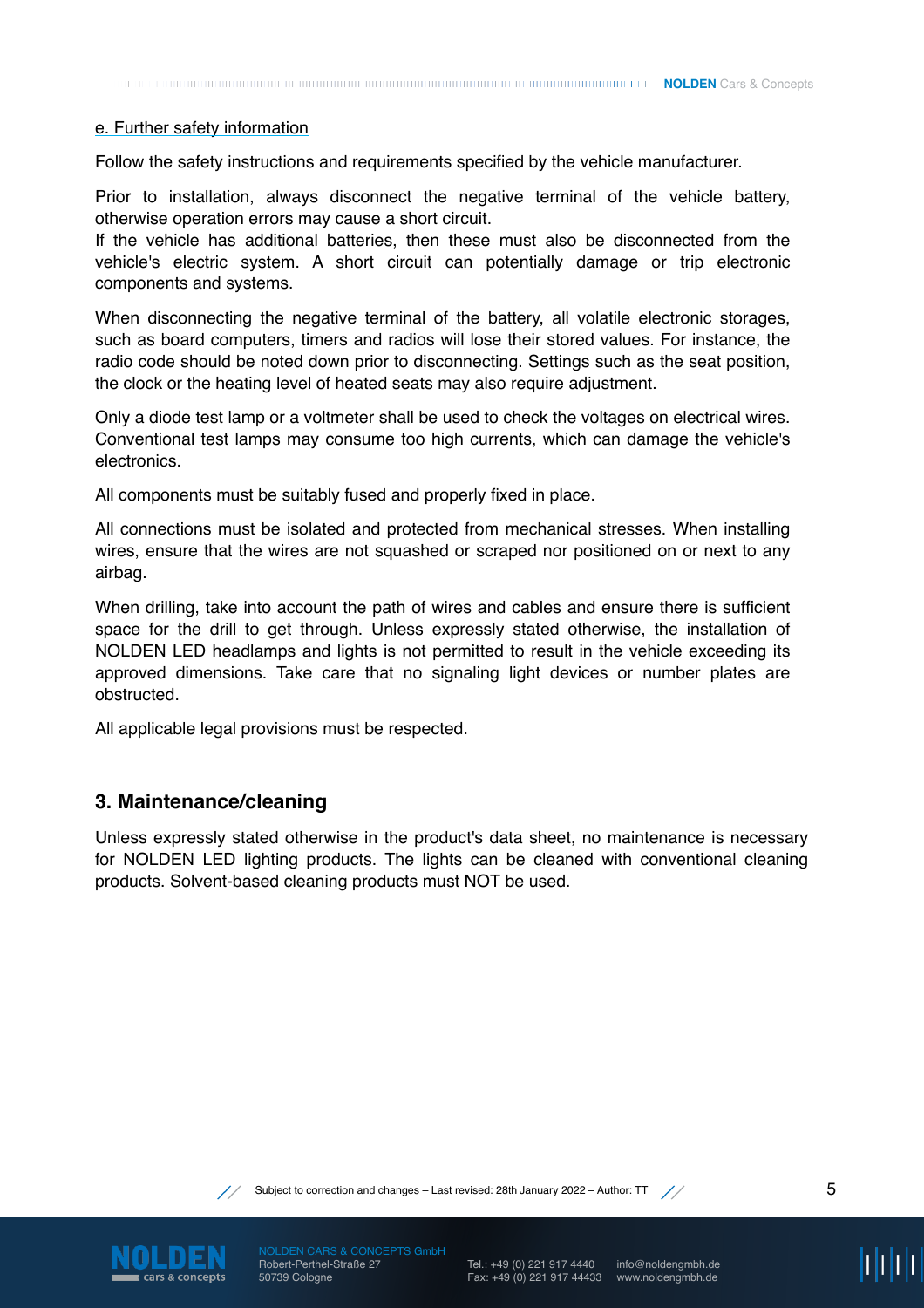# **4. Legal provisions**

#### a. ECE regulations

All NOLDEN headlamps and lights are tested for operation in the prescribed region – in this case, the EU – and have all the necessary certificates and approvals. This however only applies to the light units themselves. Besides installation and fitting requirements, the number and position of individual lights and the type of circuitry, numerous other provisions must be respected. These are mainly governed by the ECE regulation 48. The UNECE's regulations are available via the following link:

<http://www.unece.org/trans/main/wp29/wp29regs.html>

Any company performing the installation and the vehicle owner are responsible for compliance with all regulations with regard to the correct installation.

#### b. Type approval

A separate technical approval is not generally required. All NOLDEN headlamps and lights are approved and are marked with the legally required information in the specified locations.

For vehicles already on the road, the regulations apply which were valid when the vehicle in question was type approved/homologated. In early regulation revisions LED low-beam and high-beam headlamps are not mentioned at all. For vehicles where earlier regulation versions apply, the latest state of the art can be required when converting to LED low-beam and highbeam headlamps. In case of doubt, consult an authorized testing or certification organisation.

### **5. Operating conditions**

Unless specified otherwise in the data sheet, NOLDEN headlamps and lights are specified for use in ambient temperatures between -40  $^{\circ}$ C and 80  $^{\circ}$ C. This refers to the immediate surroundings of the module, not the temperature outside the vehicle. The lifetime of LED headlamps gets shorter with increasing operating temperature. It is therefore important to ensure during installation and fitting that sufficient ventilation and heat transfer is given (see below example).



Subject to correction and changes – Last revised: 28th January 2022 – Author: TT  $\quad$  //



Robert-Perthel-Straße 27 50739 Cologne

Tel.: +49 (0) 221 917 4440 Fax: +49 (0) 221 917 44433

info@noldengmbh.de www.noldengmbh.de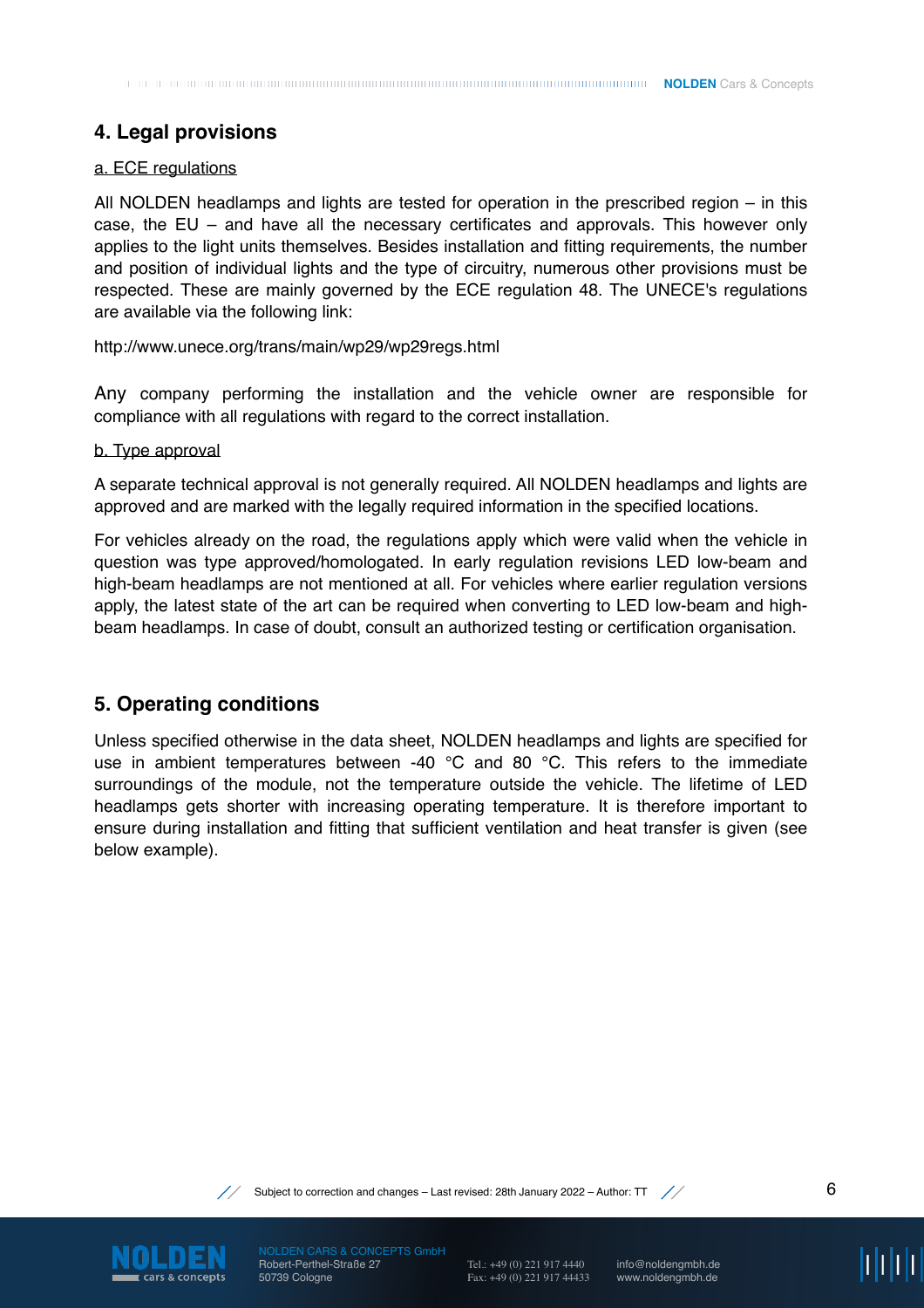### **6. Fitting and package conditions**

The installation must be completed using the prescribed fixings. Depending on the product and application, different variants are provided or available upon request. Particularly with high-power headlamps, it is important to ensure sufficient ventilation. All product components that aid ventilation (such as membranes), must not come into direct contact with other vehicle components.

Care must be taken to ensure sufficient clearance is maintained. The following shows the installation requirements for NCC 90 mm low-beam and high-beam headlamps, as an example.



Openings should ideally face backwards for optimum air circulation.



Subject to correction and changes - Last revised: 28th January 2022 - Author: TT //



Robert-Perthel-Straße 27 50739 Cologne

Tel.: +49 (0) 221 917 4440 Fax: +49 (0) 221 917 44433

info@noldengmbh.de www.noldengmbh.de